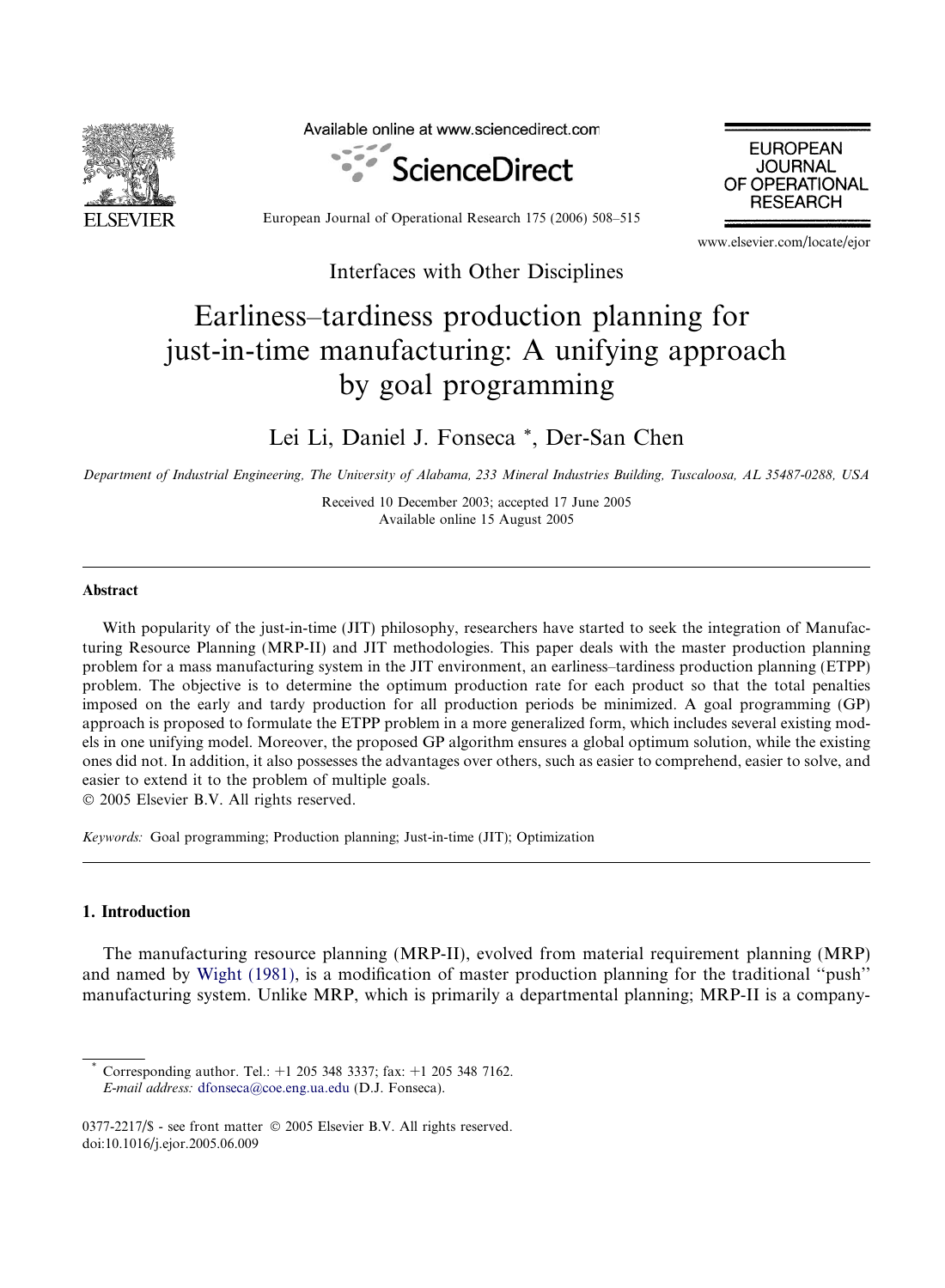wide resource planning, which disaggregates strategic plans into operational plans in terms of organizational resources ([Sipper and Bulfin, 1997\)](#page--1-0). Although this modification benefits from decreasing inventory level, reducing lead time, and improving production control; MRP-II still possesses some shortcomings intrinsic to the push system, such as relatively high work-in-process inventory and long machine/people idle time.

To alleviate these problems, a ''pull'' manufacturing system such as just-in-time (JIT) is incorporated into MRP-II. Generally speaking, JIT pursues excellence in providing customers with what they order in the right quantity at the right time. In the context of production planning, JIT seeks the production level of each product for each period with the right quantity at the right time. It implies that the levels of any early and tardy production for each planning period be minimized if the exact quantity and exact timing were not met. Thus, the primary objective of MRP-II, in JIT setting, is to minimize the total penalties caused by the earliness and tardiness for all planning periods. In this paper, the class of problems with this objective function is referred to as the earliness–tardiness production planning (ETPP) problem.

Recently, the ETPP problem has drawn a great attention. [Wang \(1995\)](#page--1-0) addressed a multi-product multiprocess ETPP problem from an aggregate-planning perspective with consideration of capacity limitations in processing stages of all periods. [Li et al. \(1998\)](#page--1-0) proposed two efficient methods to solve the same problem. [Hao et al. \(1998\)](#page--1-0) investigated the similar ETPP problem for one-of-a-kind production with additional considerations of manufacturing cycle time and its earliest start time. [Wang and Wang \(1998\)](#page--1-0) revisited the earlier ETPP model concerning the due window, instead of due date, for each job order. [Wang et al. \(1999\)](#page--1-0) extended the later problem to considering maintenance schedule for each processing facility and non-deterministic resource capacities. [Ip et al. \(2000\)](#page--1-0) addressed the mass production problem with additional considerations of production lot size and capacity limitation.

In a related area, the JIT philosophy has been extended to the study of ETPP problems in scheduling (or sequencing jobs on machines). For example, [Sidney \(1977\), Kanet \(1981\), Bagchi et al. \(1987\), Liman and](#page--1-0) [Ramaswamy \(1994\), De et al. \(1994\), Hiraishi et al. \(2002\), Yoon and Ventura \(2002\);](#page--1-0) to name a few. However, the scheduling problems are not the subject of this paper.

This paper primarily addresses the ETPP problems dealt by [Wang \(1995\), Li et al. \(1998\), Ip et al. \(2000\)](#page--1-0). Wang and Li et al. formulated the ETPP problem as linear programming models, while Ip et al. formulated as a discrete mathematical model and solved by a genetic algorithm. Instead of piecemeal approach, this paper proposes a unifying approach for these three problems by the use of goal programming methodology. The goal programming (GP) formulations turn out to be a linear program for the first two problems and a mixed integer program for the third problem.

The GP approach has several advantages over the existing models and algorithms: (1) easier to comprehend, (2) easier to be solved, (3) ensuring global optimality, and (4) easier to be extended.

First, unlike the existing models, the proposed GP model does not need to introduce non-linear variables  $(x_i$  and  $y_i$ ) in order to transform the non-linear programming model to a linear programming model. Additionally, the relationships between the production level, the inventory level, and the demand level are expressed in a more straight-forward manner.

Second, due to the advance of computer software and hardware technology, solving a LP problem with tens of thousand constraints and continuous variables presents no problem at all. Therefore, even a largescale ETPP problem is solvable by the GP approach in a reasonable amount of time.

Third, [Ip et al. \(2000\)](#page--1-0) utilized genetic algorithms to solve the ETPP problem. As a result, only feasible solutions (at best, near-optimal solutions) were found. On the contrary, a global optimal solution is always guaranteed by the GP approach.

Finally, the proposed GP model provides a generalized model for all related ETPP problems. More constraints can be easily augmented to the model. Moreover, the ETTP problems with multiple goals, encountered frequently in real life, can be handled by the proposed GP approach.